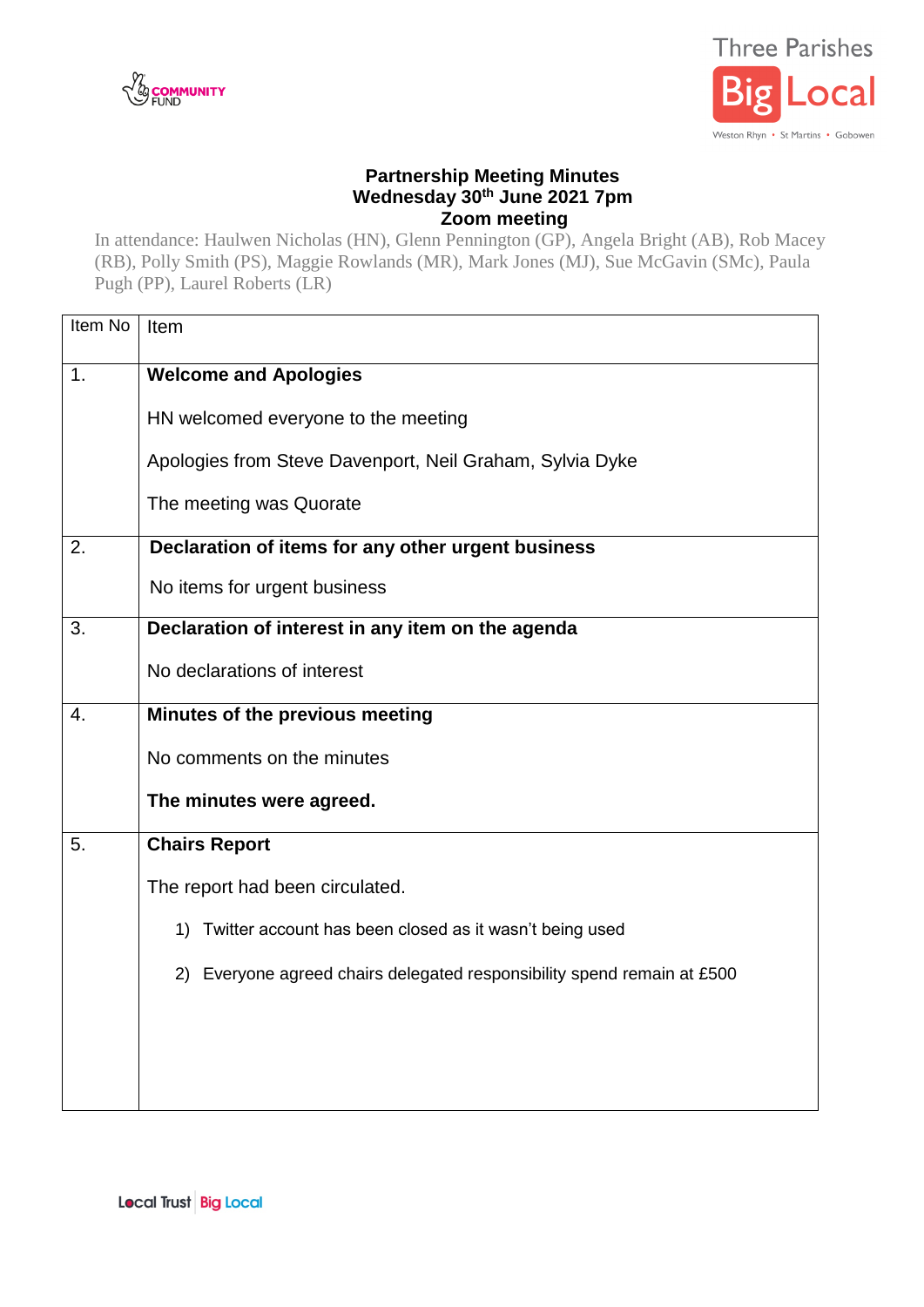|    |           | 3) Thirzah Deakin starts as Community Development Officer from 5th July 2021.<br>July she will be working 3 days a week, August 4 days a week (but has two<br>weeks holiday), September she will be full time. This will be reviewed around<br>February when she will reduce her hours to resume her work at the Quinta.(2<br>days Quinta 3 days 3PBL but this will be reviewed closer to the time) But this<br>will align with when we will have less work as we come to close the partnership.<br>She will be with us until end December 2022. HN and LR are doing an induction<br>with her next week. If all requests can currently come through us until she is<br>familiar with her role. Would there be any issues if the Quinta opened early?<br>Confirmed that Thirzah is not needed to return to Quinta before February, and<br>may be later. They are also aware of her taking this role so we can work<br>together on this going forward. |
|----|-----------|------------------------------------------------------------------------------------------------------------------------------------------------------------------------------------------------------------------------------------------------------------------------------------------------------------------------------------------------------------------------------------------------------------------------------------------------------------------------------------------------------------------------------------------------------------------------------------------------------------------------------------------------------------------------------------------------------------------------------------------------------------------------------------------------------------------------------------------------------------------------------------------------------------------------------------------------------|
|    |           | 4) HN wanted to say thank you from all the partnership to Paula Pugh who it is her<br>last day today – to thank her for all her help and support and wish her good luck<br>in the future.                                                                                                                                                                                                                                                                                                                                                                                                                                                                                                                                                                                                                                                                                                                                                            |
|    |           | Paula left the call                                                                                                                                                                                                                                                                                                                                                                                                                                                                                                                                                                                                                                                                                                                                                                                                                                                                                                                                  |
|    |           | 5) Irene and Sarah have now finished working for 3PBL                                                                                                                                                                                                                                                                                                                                                                                                                                                                                                                                                                                                                                                                                                                                                                                                                                                                                                |
|    |           | 6) New volunteers – we have 1 person who is interested so far. And it was agreed<br>to invite them to the next partnership meeting to determine from both sides if<br>this could be a person suitable as a partner.                                                                                                                                                                                                                                                                                                                                                                                                                                                                                                                                                                                                                                                                                                                                  |
|    |           | 7) HN and SMcGavin to check if we need to do anything further on legacy.                                                                                                                                                                                                                                                                                                                                                                                                                                                                                                                                                                                                                                                                                                                                                                                                                                                                             |
|    |           | 8) School savers – an email has been sent to fair share to ask for their close down<br>proposal as they can't deliver anything now until 2022 and the email vote the<br>partnership agreed to this next step.                                                                                                                                                                                                                                                                                                                                                                                                                                                                                                                                                                                                                                                                                                                                        |
| 6. |           | <b>Questions about the Financial Report</b>                                                                                                                                                                                                                                                                                                                                                                                                                                                                                                                                                                                                                                                                                                                                                                                                                                                                                                          |
|    |           | No questions                                                                                                                                                                                                                                                                                                                                                                                                                                                                                                                                                                                                                                                                                                                                                                                                                                                                                                                                         |
|    |           | The financial report was noted.                                                                                                                                                                                                                                                                                                                                                                                                                                                                                                                                                                                                                                                                                                                                                                                                                                                                                                                      |
|    |           |                                                                                                                                                                                                                                                                                                                                                                                                                                                                                                                                                                                                                                                                                                                                                                                                                                                                                                                                                      |
| 7. |           | Any update from 3PBL staff and Qube                                                                                                                                                                                                                                                                                                                                                                                                                                                                                                                                                                                                                                                                                                                                                                                                                                                                                                                  |
|    | $\bullet$ | Qube are open and holding social groups again (but quite small about 15 twice<br>a week, with people from 3PBL coming)<br>Qube's - telephone befriending is continuing - Laurel is happy to come to H&W<br>meeting to discuss it for 3PBL<br>Dial-a-ride is quiet                                                                                                                                                                                                                                                                                                                                                                                                                                                                                                                                                                                                                                                                                    |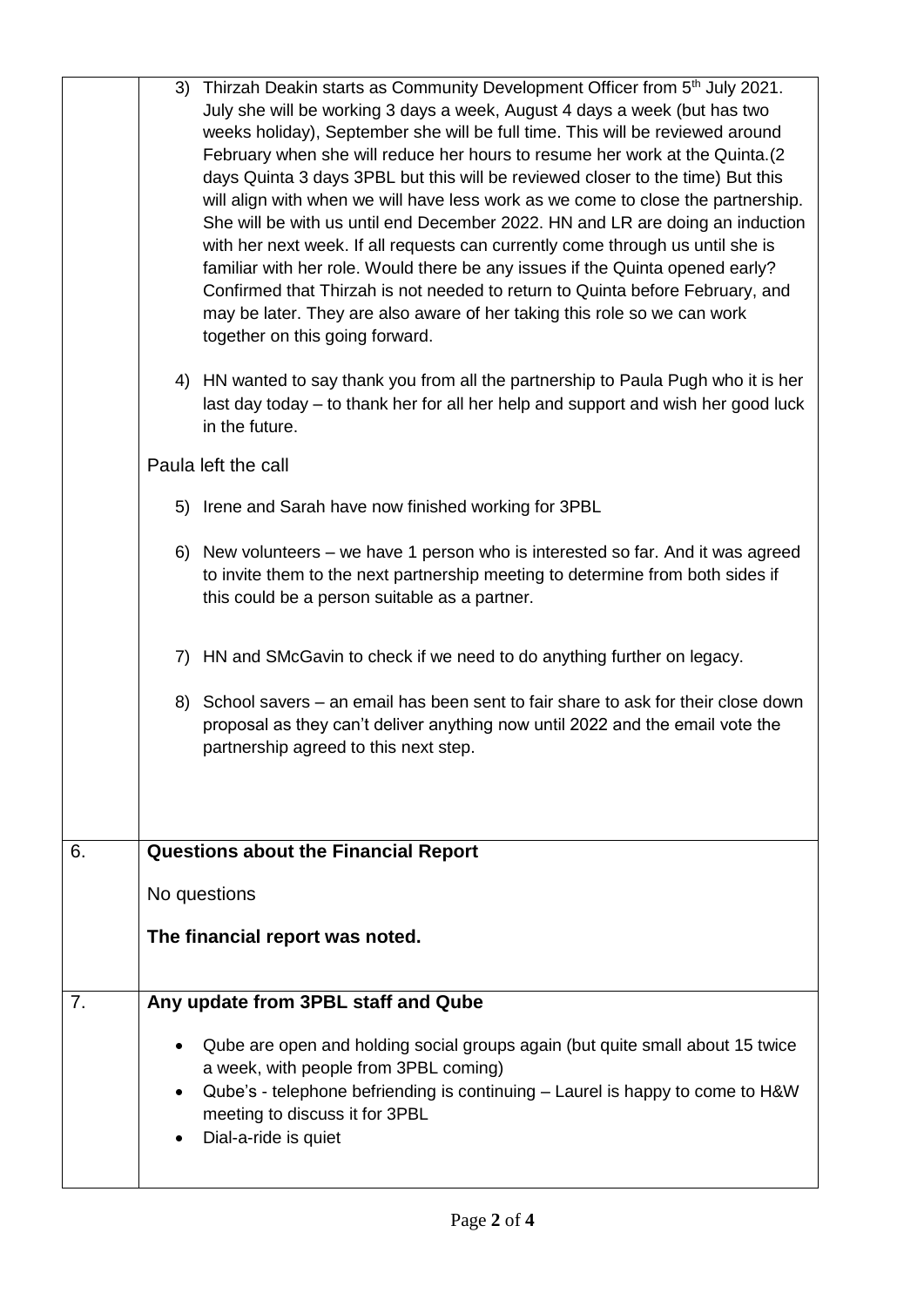| 8.  | New Grant applications and evaluation forms<br><b>None</b>                                                                                                                                                                                                                                                                                                                                                                                                 |  |  |
|-----|------------------------------------------------------------------------------------------------------------------------------------------------------------------------------------------------------------------------------------------------------------------------------------------------------------------------------------------------------------------------------------------------------------------------------------------------------------|--|--|
| 9.  | <b>Community equipment library</b>                                                                                                                                                                                                                                                                                                                                                                                                                         |  |  |
|     | Agreed that HN to contact SD (chair of St Martins centre) to determine if the<br>centre would be happy to continue to run this going forward. Contract may need<br>revising so we can fully understand how often it is used and ask the centre to<br>advertise it and have reporting from the centre on a regular basis. (Not used<br>because of COVID)<br>Crockery email – agreed that we would look at adding these to equipment<br>$\bullet$<br>library |  |  |
| 10. | Should next meeting be face to face                                                                                                                                                                                                                                                                                                                                                                                                                        |  |  |
|     | Agreed the July meeting would remain on zoom.<br>HN to investigate with TD if we can hold the AGM in September face to face<br>(possibly Weston Rhyn Church)                                                                                                                                                                                                                                                                                               |  |  |
| 11  | <b>Weston Rhyn Institute</b>                                                                                                                                                                                                                                                                                                                                                                                                                               |  |  |
|     | Request for help                                                                                                                                                                                                                                                                                                                                                                                                                                           |  |  |
|     | Since request has come in volunteers have stepped into roles at the institute                                                                                                                                                                                                                                                                                                                                                                              |  |  |
|     | If we can find the contact, we'll explain it's not something we can help with.                                                                                                                                                                                                                                                                                                                                                                             |  |  |
|     | Local Trust Annual Connect event 29th -30th October 2021                                                                                                                                                                                                                                                                                                                                                                                                   |  |  |
| 12  | 3 people can attend - Glenn and Maggie have expressed interest. Will ask TD if<br>she would like to attend.                                                                                                                                                                                                                                                                                                                                                |  |  |
| 13  | <b>Gobowen station</b>                                                                                                                                                                                                                                                                                                                                                                                                                                     |  |  |
|     | Update from MR and RM - partnership agreed to proposal to do a 6-month<br>payment holiday on the Gobowen station loan.                                                                                                                                                                                                                                                                                                                                     |  |  |
|     | Qube asked that the station send their request in writing and then they will<br>process.                                                                                                                                                                                                                                                                                                                                                                   |  |  |
|     | MR and RM will have a 3-monthly review with the station going forward.                                                                                                                                                                                                                                                                                                                                                                                     |  |  |
| 14  | <b>Participatory budgeting</b>                                                                                                                                                                                                                                                                                                                                                                                                                             |  |  |
|     | The majority of the partnership were in agreement that this looked like an<br>interesting idea and a way to spend our underspend in the final years. To<br>remain an idea for consideration when we've confirmed our underspend.                                                                                                                                                                                                                           |  |  |
|     |                                                                                                                                                                                                                                                                                                                                                                                                                                                            |  |  |